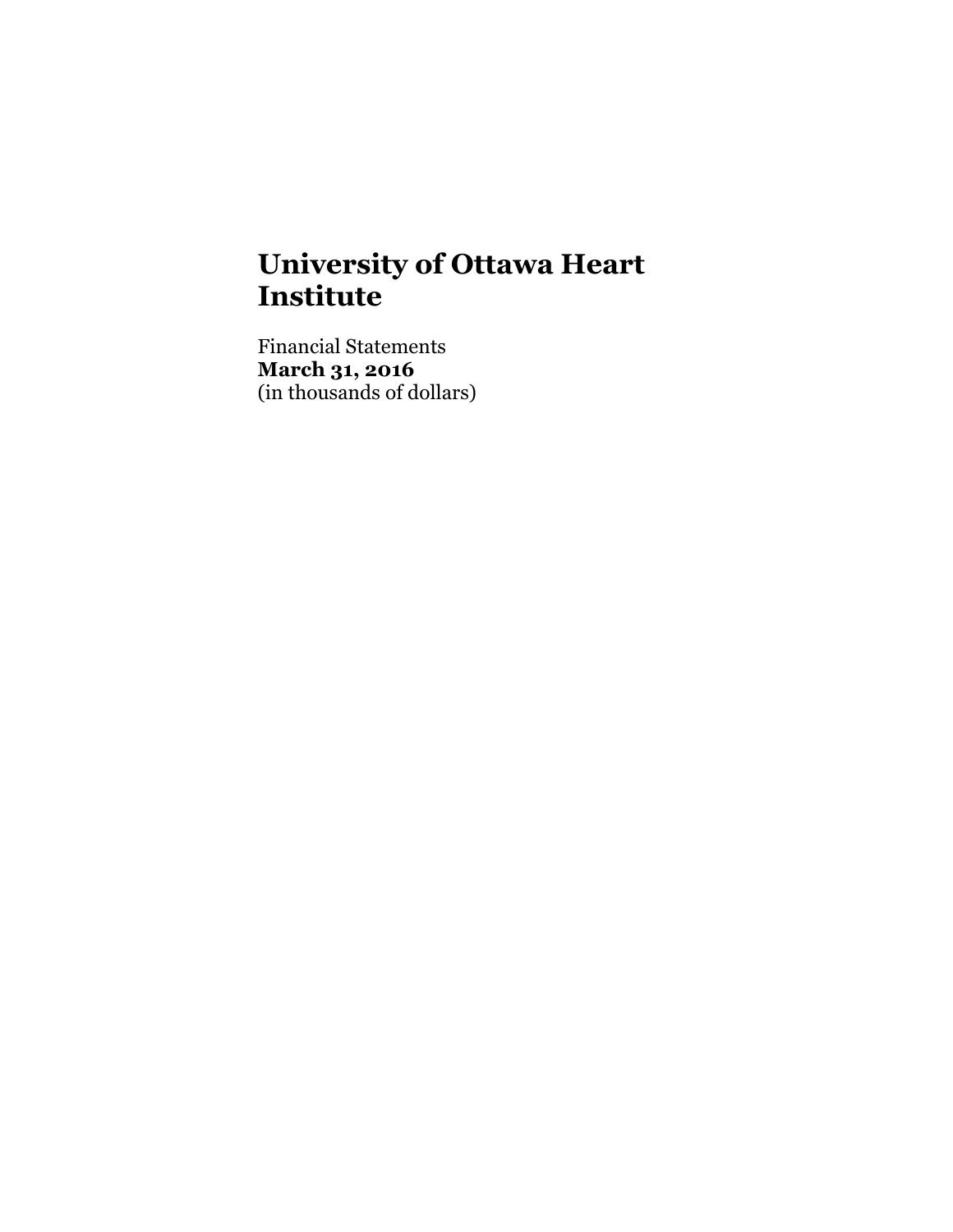

June 27, 2016

## **Independent Auditor's Report**

#### **To the Directors of University of Ottawa Heart Institute**

We have audited the accompanying financial statements of University of Ottawa Heart Institute ("the Institute") which comprise the statement of financial position as at March 31, 2016 and the statements of changes in net assets, operations and cash flows for the year then ended, and the related notes, which comprise a summary of significant accounting policies and other explanatory information.

#### **Management's responsibility for the financial statements**

Management is responsible for the preparation and fair presentation of these financial statements in accordance with Canadian public sector accounting standards, and for such internal control as management determines is necessary to enable the preparation of financial statements that are free from material misstatement, whether due to fraud or error.

#### **Auditor's responsibility**

Our responsibility is to express an opinion on these financial statements based on our audit. We conducted our audit in accordance with Canadian generally accepted auditing standards. Those standards require that we comply with ethical requirements and plan and perform the audit to obtain reasonable assurance about whether the financial statements are free from material misstatement.

An audit involves performing procedures to obtain audit evidence about the amounts and disclosures in the financial statements. The procedures selected depend on the auditor's judgment, including the assessment of the risks of material misstatement of the financial statements, whether due to fraud or error. In making those risk assessments, the auditor considers internal control relevant to the entity's preparation and fair presentation of the financial statements in order to design audit procedures that are appropriate in the circumstances, but not for the purpose of expressing an opinion on the effectiveness of the entity's internal control. An audit also includes evaluating the appropriateness of accounting policies used and the reasonableness of accounting estimates made by management, as well as evaluating the overall presentation of the financial statements.

*PricewaterhouseCoopers LLP 99 Bank Street, Suite 800, Ottawa, Ontario, Canada K1P 1E4 T: +1 613 237 3702, F: +1 613 237 3963*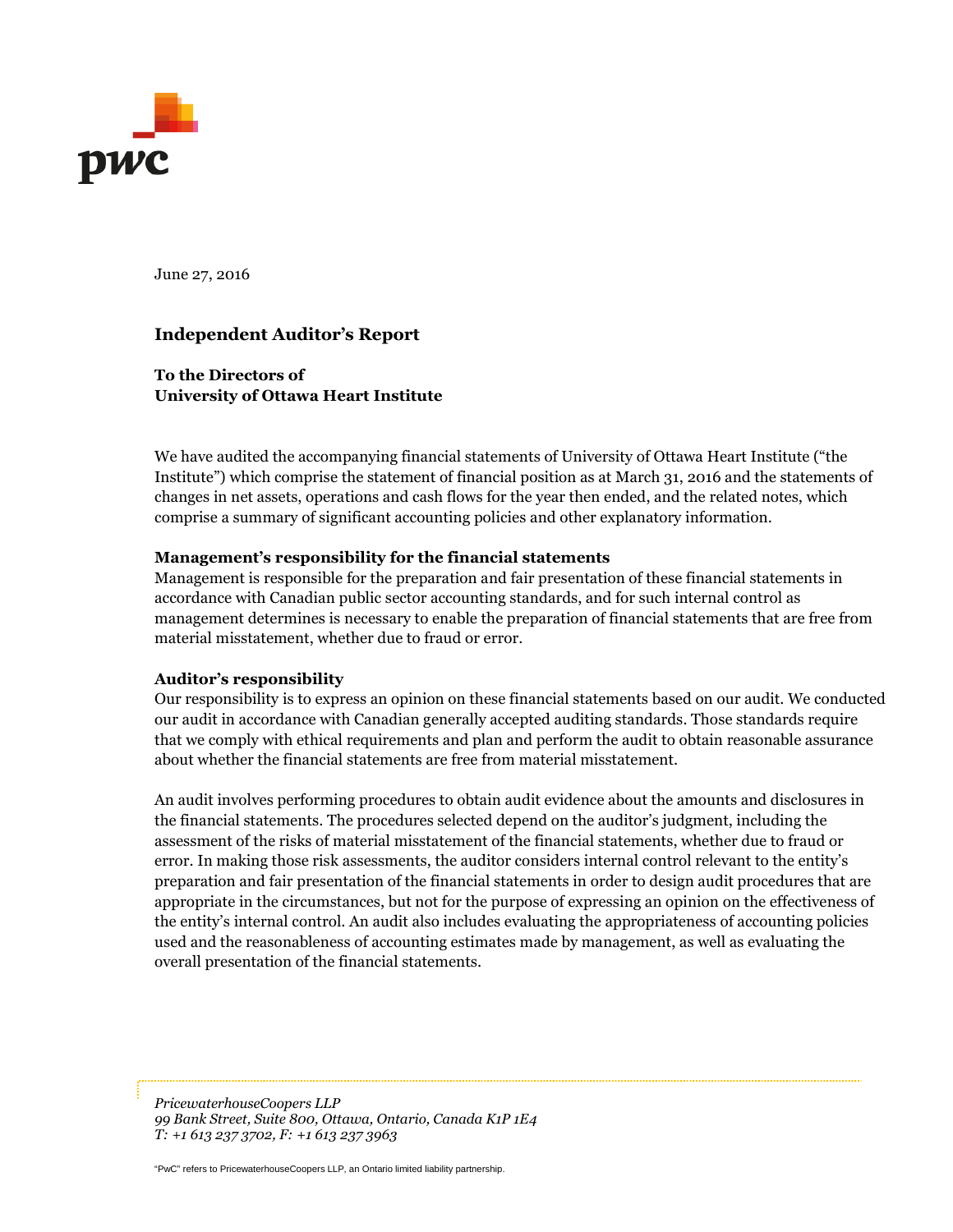

We believe that the audit evidence we have obtained is sufficient and appropriate to provide a basis for our audit opinion.

#### **Opinion**

In our opinion, the financial statements present fairly, in all material respects, the financial position of the Institute as at March 31, 2016 and the results of its operations, its remeasurement gains and losses and its cash flows for the year then ended in accordance with Canadian public sector accounting standards.

Pricewaterhouse Coopers LLP

**Chartered Professional Accountants, Licensed Public Accountants**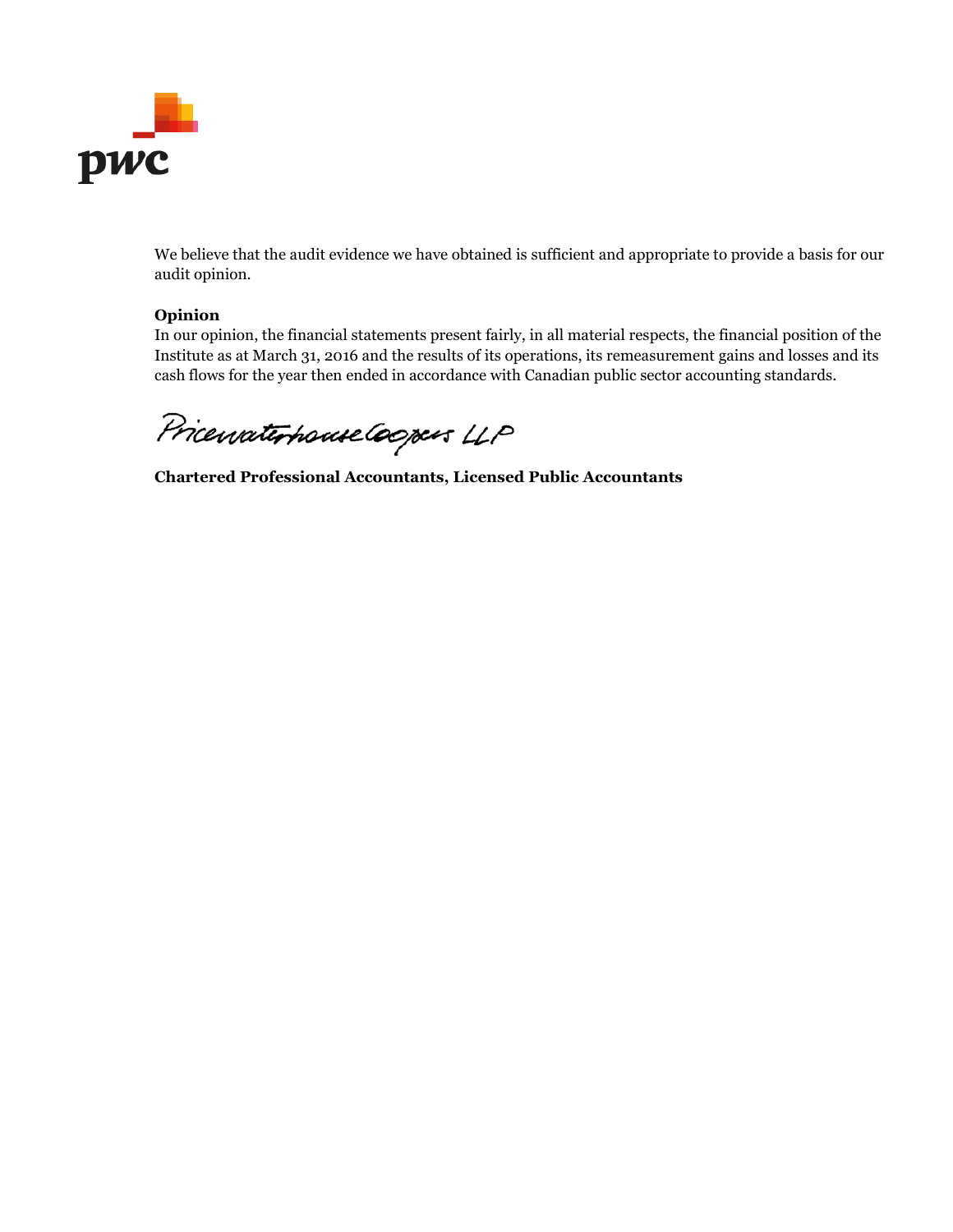

# **FINANCIAL STATEMENTS**

*For the Year Ended March 31, 2016*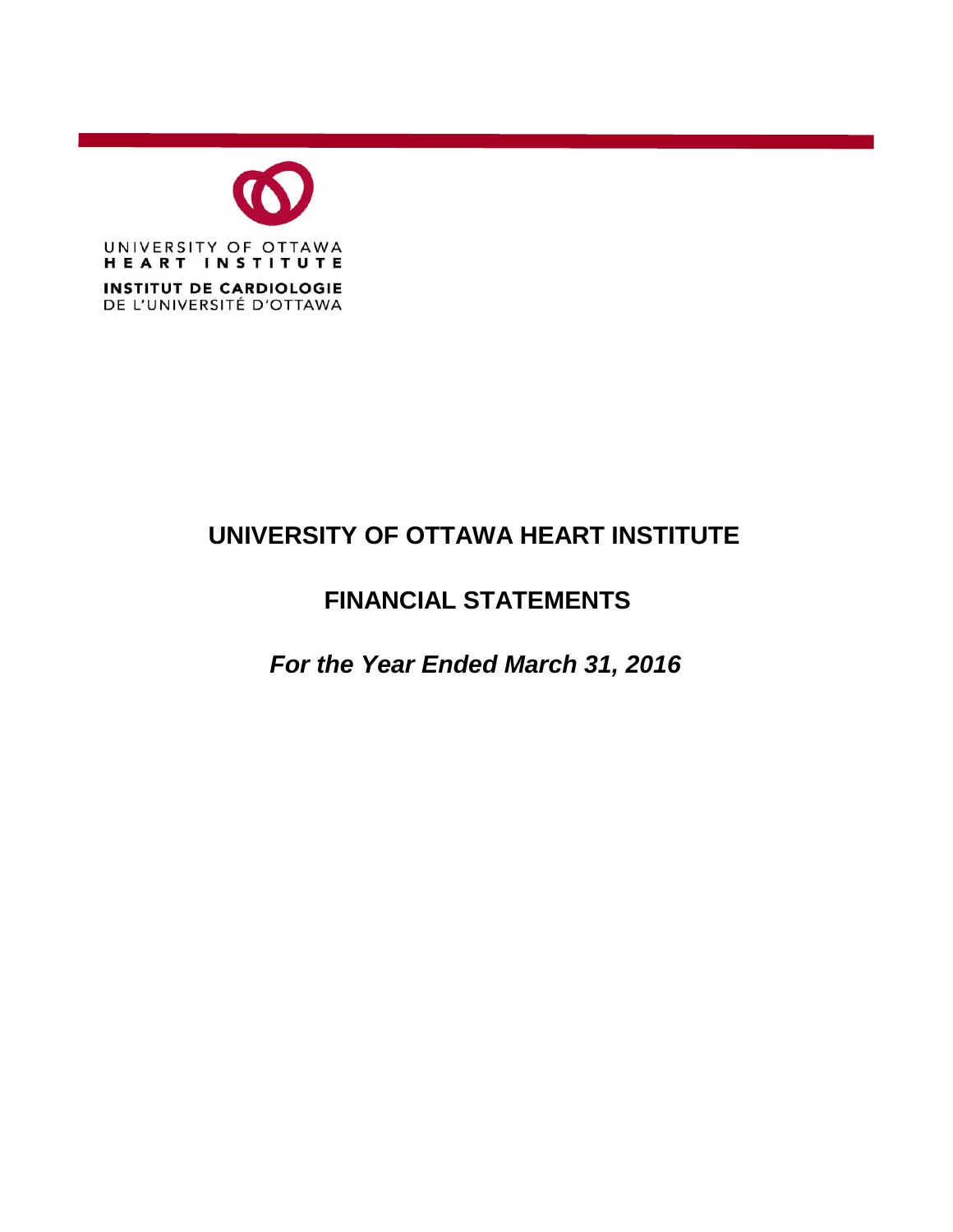# **UNIVERSITY OF OTTAWA HEART INSTITUTE STATEMENT OF FINANCIAL POSITION As at March 31, 2016**

(000'S)

|                                                                 | 2016 |         | 2015 |          |  |
|-----------------------------------------------------------------|------|---------|------|----------|--|
| <b>Assets</b><br><b>Current Assets</b>                          |      |         |      |          |  |
| Cash                                                            | \$   | 753     | \$   | 1,978    |  |
| <b>Accounts Receivable:</b>                                     |      |         |      |          |  |
| Ministry of Health                                              |      | 2,955   |      | 4,310    |  |
| <b>Patients and Others</b>                                      |      | 8,817   |      | 7,830    |  |
| Sundry                                                          |      | 2,036   |      | 3,064    |  |
| Inventories                                                     |      | 1,750   |      | 2,056    |  |
|                                                                 |      | 16,311  |      | 19,238   |  |
| <b>Capital Assets (note 3)</b>                                  |      | 55,861  |      | 56,621   |  |
| <b>Total Assets</b>                                             |      | 72,172  |      | 75,859   |  |
| <b>Liabilities and Net Assets</b><br><b>Current Liabilities</b> |      |         |      |          |  |
| <b>Accounts Payable</b>                                         | \$   | 573     | \$   | 1,652    |  |
| <b>Accrued Liabilities</b>                                      |      | 8,262   |      | 11,036   |  |
| Due to The Ottawa Hospital (note 5)                             |      | 8,043   |      | 8,318    |  |
| Current Portion of Long-Term Debt (note 7)                      |      | 923     |      | 902      |  |
|                                                                 |      | 17,801  |      | 21,908   |  |
| <b>Deferred Contributions for Capital Assets (note 4)</b>       |      | 39,049  |      | 37,991   |  |
| <b>Employee Future Benefits (note 6)</b>                        |      | 4,733   |      | 4,507    |  |
| Long-Term Debt (note 7)                                         |      | 8,175   |      | 9,098    |  |
|                                                                 |      | 69,758  |      | 73,504   |  |
| <b>Net Assets (Liabilities)</b>                                 |      |         |      |          |  |
| Unrestricted                                                    |      | (5,300) |      | (6, 275) |  |
| <b>Invested in Capital Assets</b>                               |      | 7,714   |      | 8,630    |  |
|                                                                 |      | 2,414   |      | 2,355    |  |
| <b>Total Liabilities and Net Assets</b>                         | S    | 72,172  | \$   | 75,859   |  |

*The accompanying notes are an integral part of these financial statements.* Approved by the Board of Directors: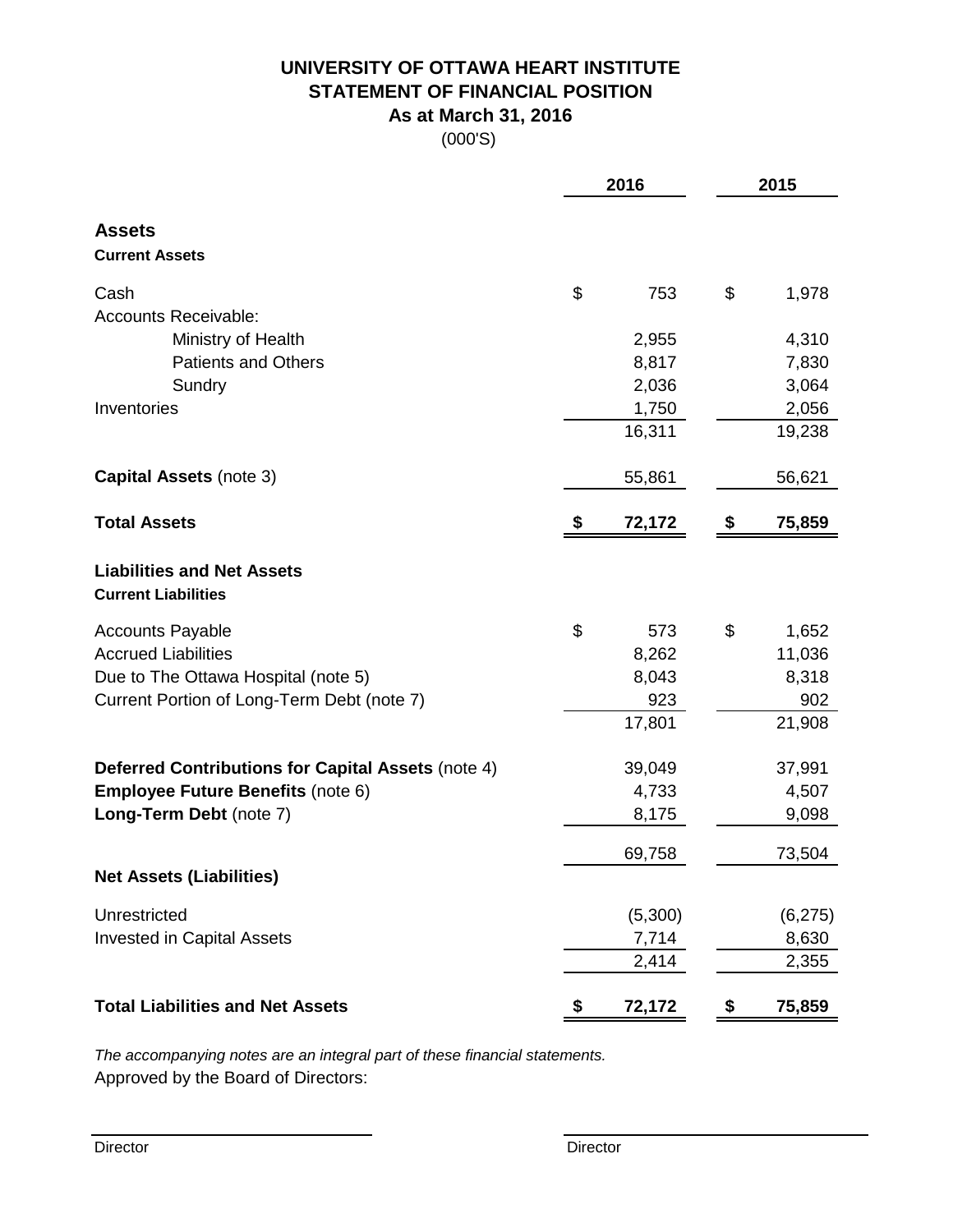# **UNIVERSITY OF OTTAWA HEART INSTITUTE STATEMENT OF CHANGES IN NET ASSETS For the Year Ended March 31, 2016**

(000'S)

|                                    | Unrestricted<br>Invested in<br><b>Capital Assets</b> |            |       |  |
|------------------------------------|------------------------------------------------------|------------|-------|--|
| <b>Balance - Beginning of Year</b> | \$<br>$(6,275)$ \$                                   | 8,630<br>S | 2,355 |  |
| Net revenue (expense) for the year | 2,712                                                | (2,653)    | 59    |  |
| Purchase of capital assets         | (4, 429)                                             | 4,429      |       |  |
| Deferred contributions received    | 3,594                                                | (3,594)    |       |  |
| Repayment of long term debt        | (902)                                                | 902        |       |  |
| <b>Balance - End of Year</b>       | \$<br>$(5,300)$ \$                                   | 7,714<br>5 | 2,414 |  |

*The accompanying notes are an integral part of these financial statements.*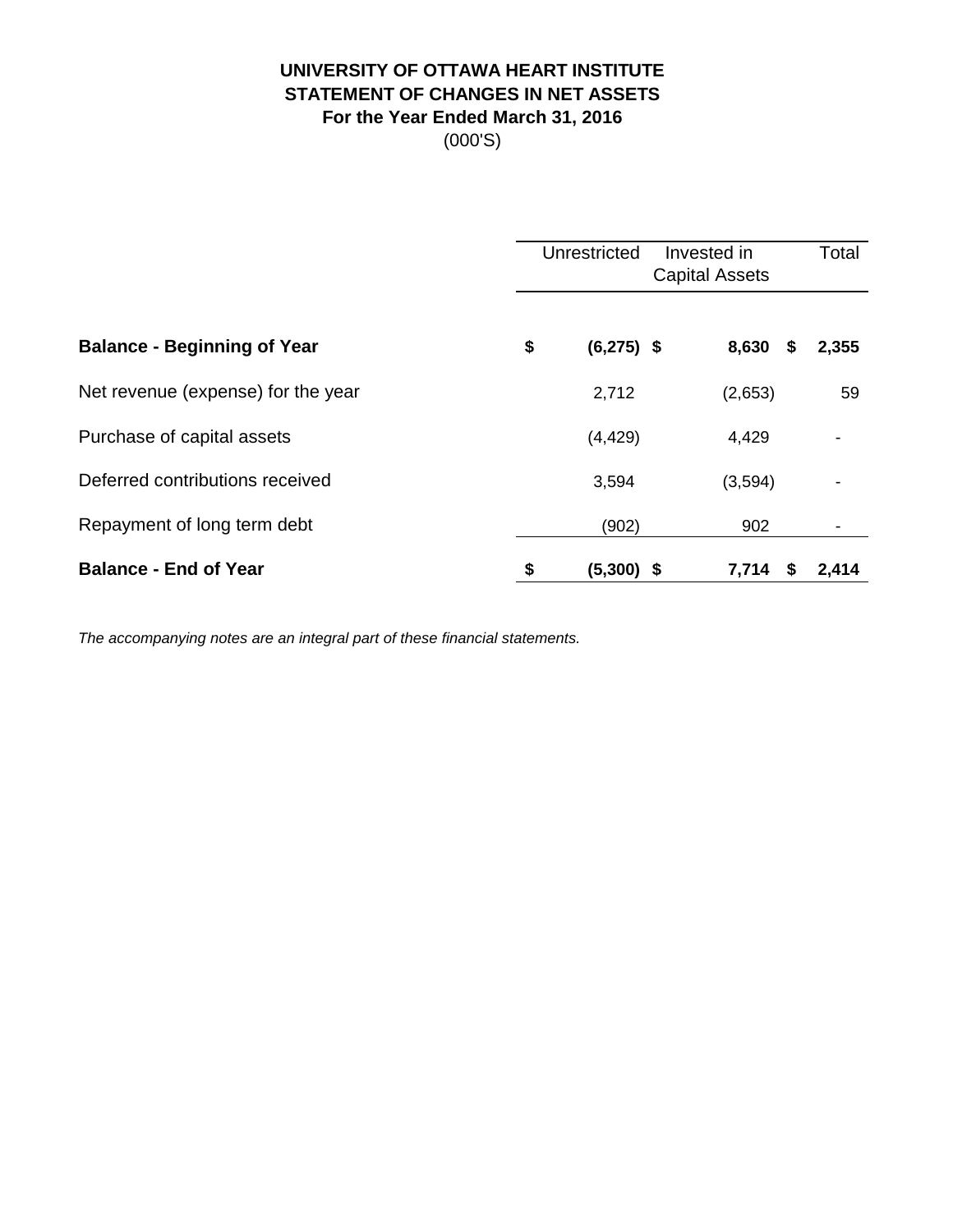# **UNIVERSITY OF OTTAWA HEART INSTITUTE STATEMENT OF OPERATIONS For the Year Ended March 31, 2016**

(000'S)

|                                                         | 2016            | 2015            |                 |
|---------------------------------------------------------|-----------------|-----------------|-----------------|
|                                                         | <b>BUDGET</b>   | <b>ACTUAL</b>   | <b>ACTUAL</b>   |
|                                                         | Unaudited       |                 |                 |
|                                                         |                 |                 |                 |
| <b>Revenue</b>                                          |                 |                 |                 |
| <b>MOH</b>                                              |                 |                 |                 |
| - Base                                                  | 122,247         | 125,592         | 120,487         |
| - One Time: Cardiac Priority program                    | 6,767           | 4,607           | 5,052           |
| - One Time: Cardiac Recovery (Clawback)                 |                 | (25)            | 604             |
| - One Time : Cardiac HOCC                               | 622             | 622             | 622             |
| - Other Votes                                           | 326             | 326             | 326             |
| <b>MOH Revenue</b>                                      | 129,962         | 131,122         | 127,091         |
|                                                         |                 |                 |                 |
| <b>Patient Revenue</b>                                  |                 |                 |                 |
| - In patient                                            | 17,370          | 14,232          | 16,785          |
| - Out patient                                           | 12,622          | 12,985          | 12,497          |
| - Differential                                          | 1,448           | 1,450           | 1,361           |
| <b>Other Operating</b>                                  | 6,660           | 8,599           | 8,021           |
| Amortization of Deferred Contributions                  | 2,490           | 2,536           | 2,421           |
| <b>Total Revenue</b>                                    | 170,552         | 170,924         | 168,176         |
|                                                         |                 |                 |                 |
| <b>Expense</b>                                          |                 |                 |                 |
|                                                         |                 |                 |                 |
| Salaries and Wages<br><b>Medical Staff Remuneration</b> | 83,523          | 84,293          | 81,998          |
| <b>Medical Surgical Supplies</b>                        | 6,401<br>38,393 | 6,520<br>38,325 | 6,511<br>38,223 |
| <b>Drugs and Medical Gases</b>                          | 4,146           | 4,117           | 3,877           |
| Supplies and Other Expenses                             | 10,680          | 10,477          | 11,253          |
| Service Agreements (note 5)                             | 19,968          | 20,766          | 19,722          |
| <b>Interest Charges</b>                                 | 540             | 405             | 690             |
| <b>Amortization of Capital Assets</b>                   | 6,102           | 5,192           | 5,702           |
| <b>Bad Debts (Recovery)</b>                             | 200             | 97              | (63)            |
| Rental/Lease of Equipment                               | 570             | 673             | 218             |
| <b>Total Expense</b>                                    | 170,523         | 170,865         | 168,131         |
|                                                         |                 |                 |                 |
| Net Revenue for the year                                | 29              | 59              | 45              |

*The accompanying notes are an integral part of these financial statements.*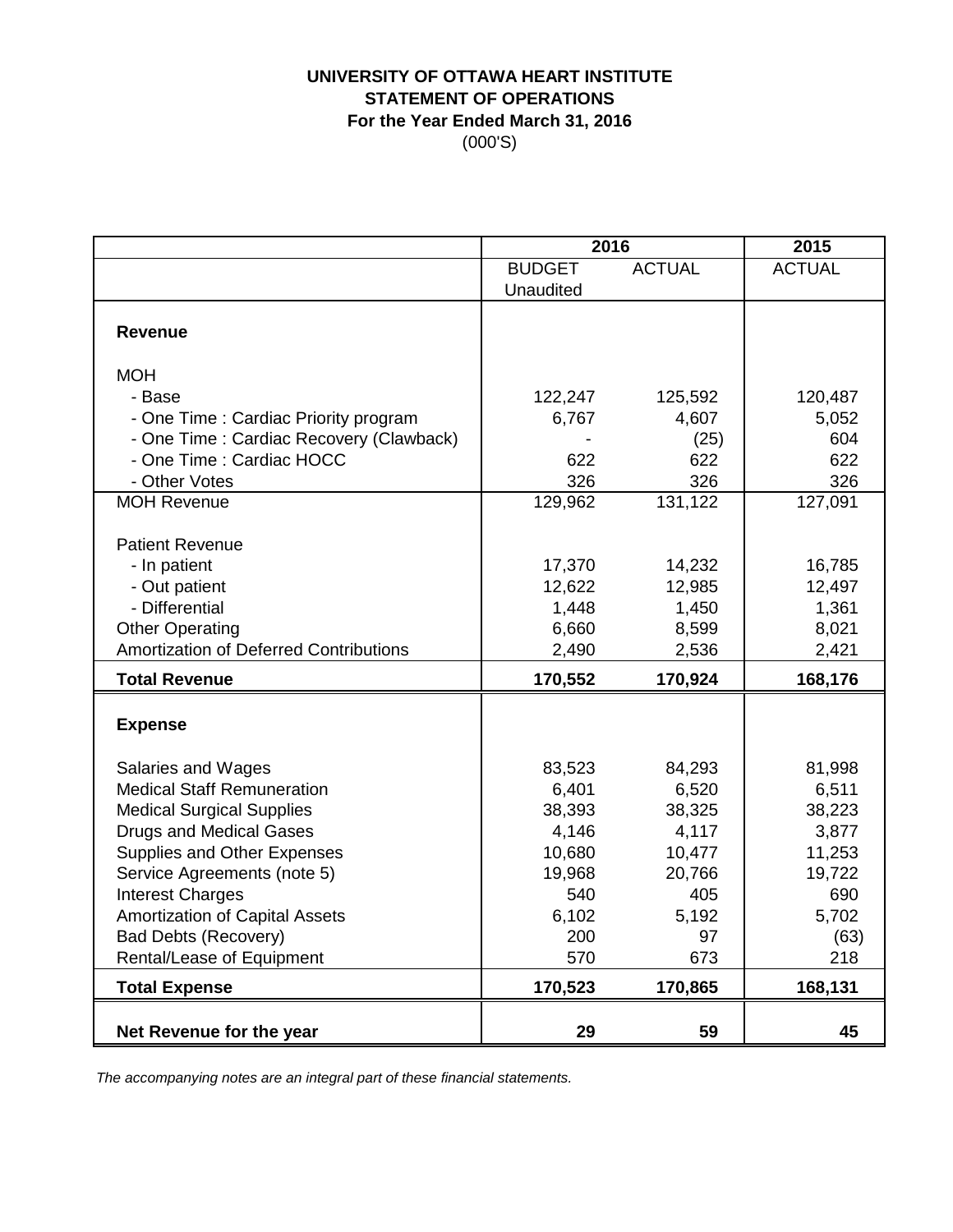# **UNIVERSITY OF OTTAWA HEART INSTITUTE STATEMENT OF CASH FLOWS For the Year Ended March 31, 2016** (000'S)

|                                                                       | 2016           | 2015 |                |  |
|-----------------------------------------------------------------------|----------------|------|----------------|--|
| Cash flows from (used in)                                             |                |      |                |  |
| <b>Operating activities</b>                                           |                |      |                |  |
| Net revenue for the year                                              | \$<br>59       | \$   | 45             |  |
| Items not affecting cash -<br>Amortization of deferred contributions  | (2,536)        |      | (2, 421)       |  |
| Amortization of capital assets                                        | 5,192          |      | 5,702          |  |
| Gain on disposal of capital assets                                    | (3)            |      | (1)            |  |
| Employee future benefits                                              | 226            |      | 214            |  |
| Net change in non-cash working capital items                          | (2, 151)       |      | (4,710)        |  |
|                                                                       | \$<br>787      | \$   | (1, 171)       |  |
| <b>Investing activity</b>                                             |                |      |                |  |
| Purchase of capital assets                                            | \$<br>(4, 429) | \$   | (10, 574)      |  |
| <b>Financing activities</b>                                           |                |      |                |  |
| Deferred contributions received                                       | 3,594          |      | 3,221          |  |
| Increase (Decrease) in Due to The Ottawa Hospital                     | (275)          |      | 92             |  |
| Proceeds from long-term debt                                          |                |      | 10,000         |  |
| Repayment of long-term debt<br>Proceeds on disposal of capital assets | (902)          |      | (7, 298)<br>59 |  |
|                                                                       | \$<br>2,417    | \$   | 6,074          |  |
| Net change in cash for the year                                       | (1,225)        |      | (5,671)        |  |
| Cash - Beginning of year                                              | 1,978          |      | 7,649          |  |
| Cash - End of year                                                    | \$<br>753      | \$   | 1,978          |  |
| <b>Supplementary cash information:</b><br>Interest paid               | \$<br>405      | \$   | 690            |  |

*The accompanying notes are an integral part of these financial statements.*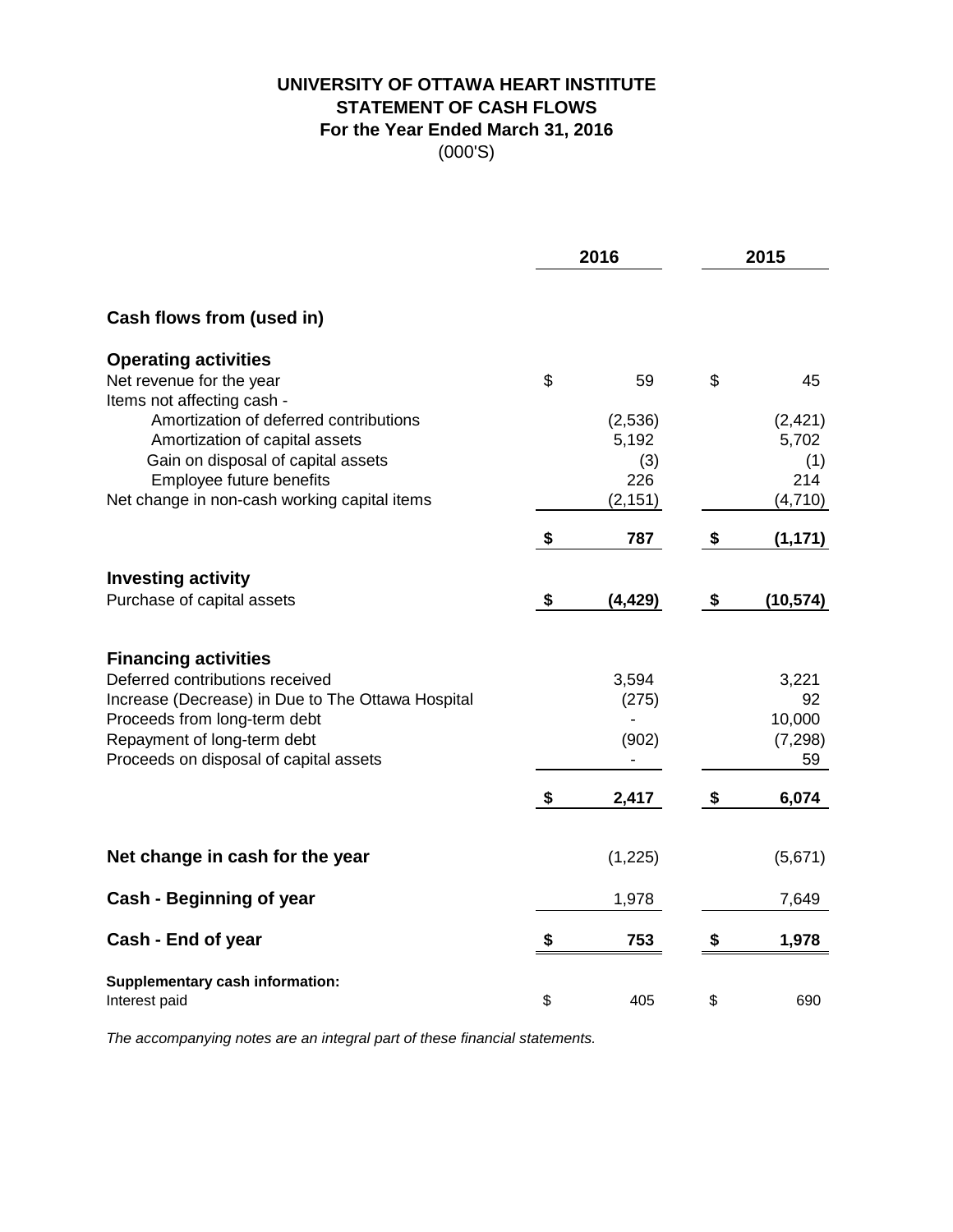## **1 Incorporation and Purpose**

The University of Ottawa Heart Institute ("the Institute") is incorporated under the laws of Ontario. It provides a full range of cardiac services including primary and secondary prevention, diagnosis and treatment, rehabilitation, research and education. It is the sole provider of interventional cardiology and cardiac surgery for eastern Ontario and western Quebec. The Institute focuses its clinical activity in three major areas: open heart surgery, interventional cardiology and arrhythmia procedures.

As a registered charity, the Institute is exempt from income taxes under subsection 149(1)(f) of the *Income Tax Act*.

The Institute has entered into a business relationship with The Ottawa Hospital where certain services such as lab services, facilities and administrative support are provided by The Ottawa Hospital by way of service agreements that are negotiated at fair market value.

## **2 Significant Accounting Policies**

The preparation of financial statements in conformity with Canadian public sector accounting standards, including accounting standards that apply to government not-forprofit organizations, requires management to make estimates and assumptions that affect the reported amounts of assets and liabilities, and disclosure of contingent assets and liabilities at the dates of the financial statements and the reported amounts of revenue and expense during the periods. Actual results could differ from these estimates.

#### **Inventories**

Inventories are valued at lower of cost, determined on a weighted average basis, and net realizable value.

## **Capital Assets**

Purchased capital assets are recorded at cost. Construction in progress is not amortized until the project is complete and the facilities come into use. Capital assets are amortized on a straight-line basis over the following periods:

| Buildings and building improvements | 20 years |
|-------------------------------------|----------|
| Diagnostic equipment                | 5 years  |
| Operating equipment                 | 10 years |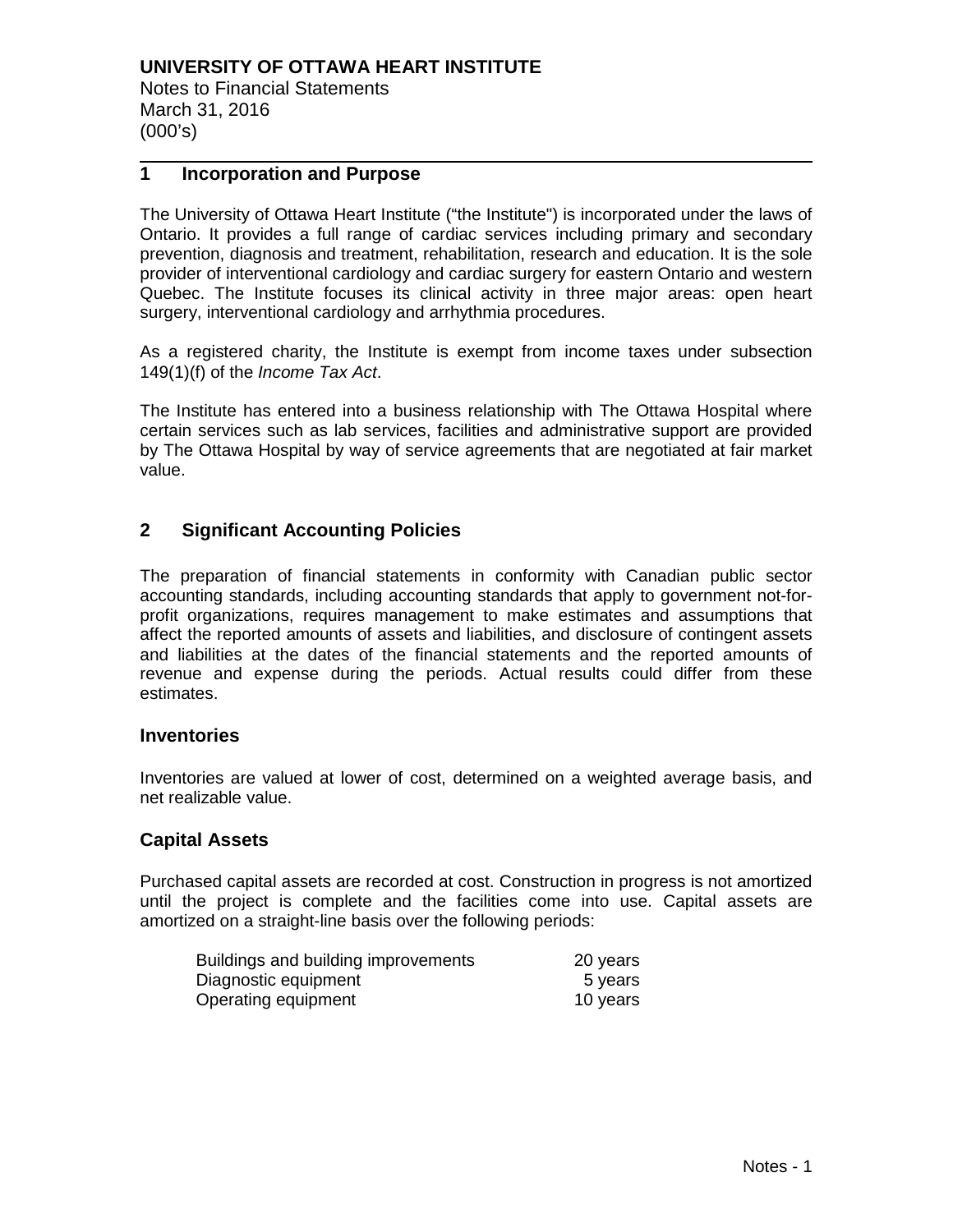#### **Revenue Recognition**

The Institute follows the deferral method of accounting for contributions.

Under the *Health Insurance Act* and regulations thereto, the Institute is funded primarily by the Province of Ontario in accordance with the budget arrangements established by the Ministry of Health and Long-Term Care. Operating grants are recorded as revenue in the period to which they relate. Grants approved but not received at the end of an accounting period are accrued. Where a portion of a grant received relates to a future period, it is deferred and recognized in that subsequent year.

Unrestricted contributions are recognized as revenue when received or receivable if the amount to be received can be reasonably estimated and collection is reasonably assured.

Externally restricted contributions are recognized as revenue in the year in which the related expenses are incurred. Contributions related to the acquisition of capital assets are deferred and amortized into revenue at a rate corresponding with the amortization rate for the related capital assets.

#### **Contributed Services**

A substantial number of volunteers contribute a significant amount of their time each year. Because of the difficulty of determining the fair value, contributed services are not recognized in the financial statements.

## **Employee Future Benefits**

## **HOOPP**

Substantially all of the employees of the Institute are eligible to be members of the Hospitals of Ontario Pension Plan, which is a multi-employer, best five annual consecutive average salary, contributory pension plan. The Institute has adopted defined contribution plan accounting principles for this Plan because insufficient information is available to apply defined benefit pension plan accounting principles. Accordingly, the Institute's contributions to the Plan are included in salaries and wages expense in the statement of operations.

## **Extended Health, Dental and Life Benefits**

The expense for these benefits, which are unfunded, is actuarially determined using the projected benefit method prorated on service and the administrator's best assumptions. The cumulated excess of the amounts recorded as an expense over the amounts paid is recorded as a liability for employee future benefits in the statement of financial position.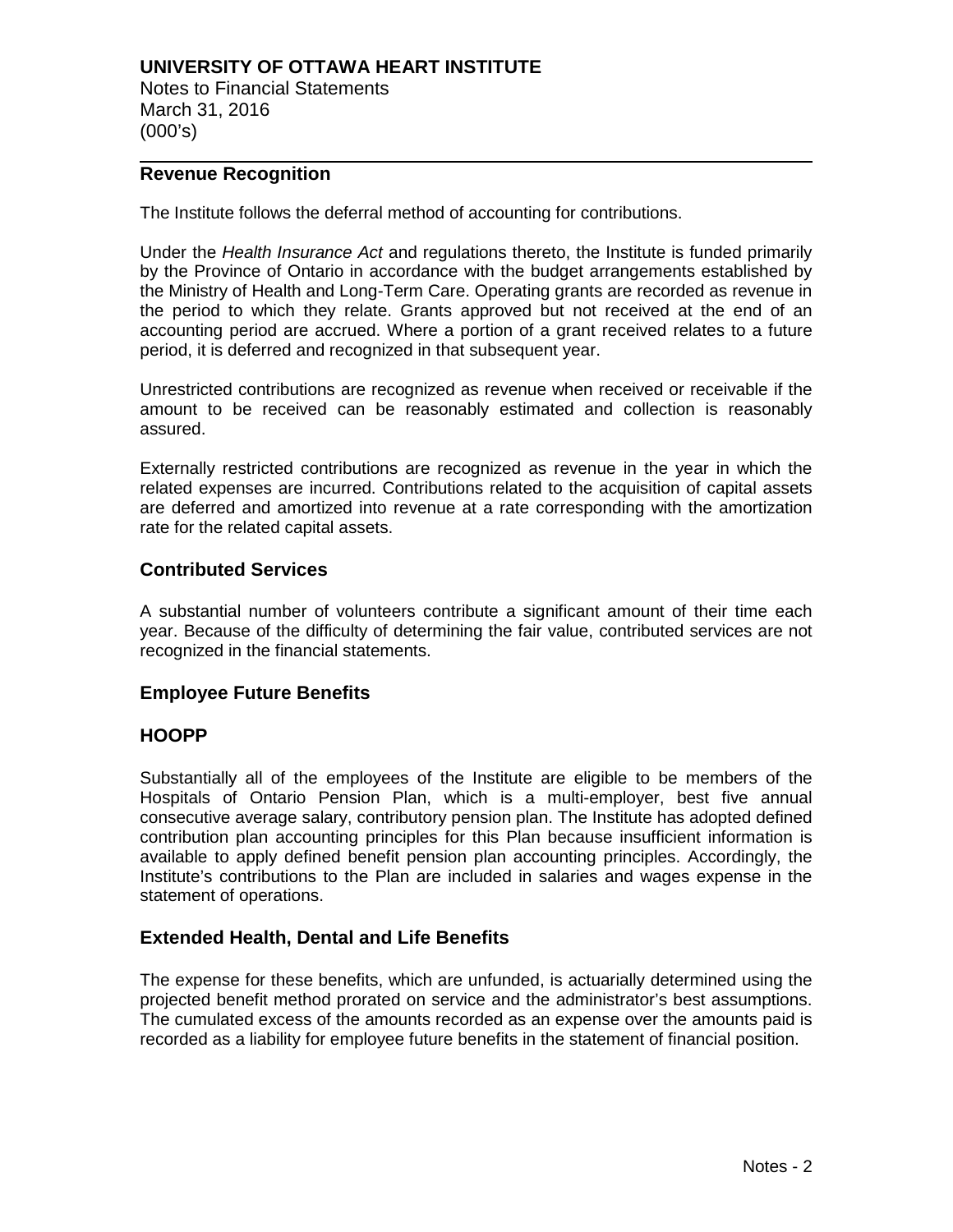Notes to Financial Statements March 31, 2016 (000's)

## **Compensated Absences**

Compensation expense is accrued for all employees as entitlement to these payments is earned, in accordance with the Institute's benefit plans for vacation and sick leave.

# **3 Capital Assets**

|                                     | 2016 |         |    |              |   |        |
|-------------------------------------|------|---------|----|--------------|---|--------|
|                                     |      |         |    | Accumulated  |   |        |
|                                     |      | Cost    |    | Amortization |   | Net    |
| Buildings and building improvements | \$   | 58,852  | \$ | 27,840       | S | 31,012 |
| Diagnostic/Operating equipment      |      | 41,852  |    | 34,674       |   | 7,178  |
| Construction in progress            |      | 17,671  |    |              |   | 17,671 |
|                                     |      | 118,375 | \$ | 62,514       | S | 55,861 |
|                                     |      |         |    |              |   |        |
|                                     |      |         |    | 2015         |   |        |
|                                     |      |         |    | Accumulated  |   |        |
|                                     |      | Cost    |    | Amortization |   | Net    |
| Buildings and building improvements | \$   | 58,753  | \$ | 24,998       | S | 33,755 |
| Diagnostic/Operating equipment      |      | 41,600  |    | 32,354       |   | 9,246  |
| Construction in progress            |      | 13,620  |    |              |   | 13,620 |
|                                     |      | 113,973 | \$ | 57,352       |   | 56,621 |

Construction in progress represents planning and design costs incurred to date for a construction/renovation project at the Institute.

In November 2014, the Institute entered into a project agreement with a third party construction company to build and finance the project. The total estimated cost of construction is \$135 Million which is primarily funded by the Ministry of Health.

The Institute will not record the project construction costs incurred by the construction company until interim and substantial completion, at which time the total costs and contributions will be transferred to capital assets and deferred contributions for capital assets, and amortization will commence.

## **4 Deferred Contributions for Capital Assets**

Deferred contributions represent contributions received for purchases of capital assets. The changes in the deferred contributions balance for the period are as follows:

|                             | 2016     | 2015     |
|-----------------------------|----------|----------|
| Balance - Beginning of year | \$37,991 | \$37,191 |
| Contributions received      | 3.594    | 3,221    |
| Amortization                | (2,536)  | (2, 421) |
| Balance - End of year       | \$39,049 | \$37,991 |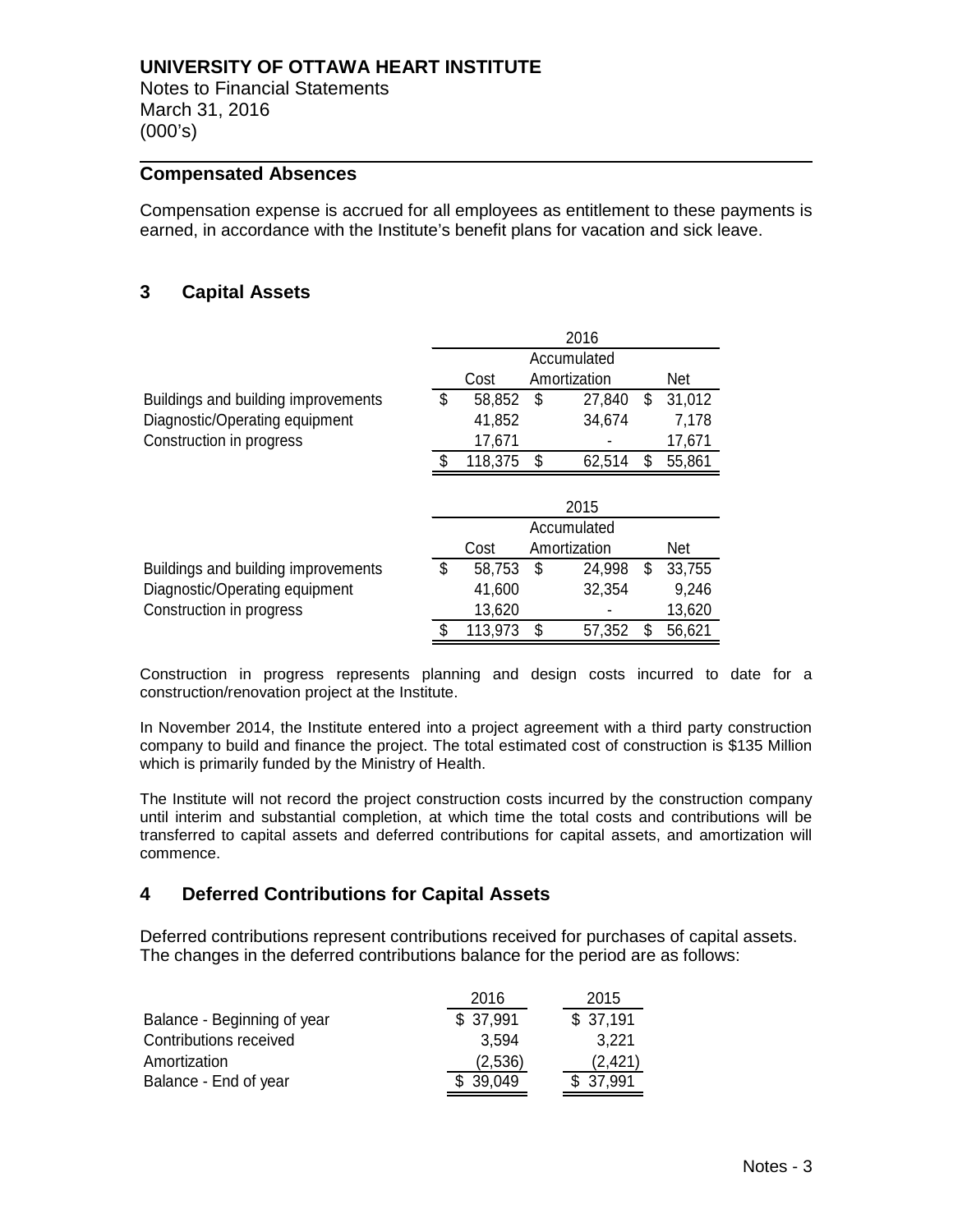## **5 Due to The Ottawa Hospital**

The relationship between the Institute and The Ottawa Hospital is governed by a service agreement pursuant to which certain services are provided at fair market value. The Institute has an unsecured amount payable to The Ottawa Hospital bearing interest at prime.

## **6 Employee Future Benefits**

## **Pension - HOOPP**

Employer contributions to the Plan of  $$5,146$  (2015 – \$4,961) are included in salaries and wages expense in the statement of operations.

The most recent financial results for HOOPP indicate that, as at December 31, 2015, the Plan was fully funded. Variances between actuarial funding estimates and actual experience may be material and differences are generally funded by the participating members. Insufficient information is available to determine the Institute's portion of the pension assets and liabilities as of March 31, 2016.

## **Extended Health, Dental and Life Benefits**

Actuarial valuations prepared for accounting purposes indicated the following:

|                                        | March 31, | March 31, |
|----------------------------------------|-----------|-----------|
|                                        | 2016      | 2015      |
| Accrued benefit obligation             | 5.093     | 5,169     |
| Unamortized actuarial losses           | (360)     | (662)     |
| Liability for employee future benefits | 4,733     | 4.507     |

The related expense recorded for the period is \$226 (2015 – \$213) and is included in salaries and wages expense in the statement of operations.

The significant actuarial assumptions adopted in measuring the Institute's accrued benefit obligation for these benefits are as follows:

|                                            | 2016  | 2015  |
|--------------------------------------------|-------|-------|
| Discount rate - accrued benefit obligation | 3.76% | 3.31% |
| Dental cost increases                      | 3.50% | 3.50% |
| Extended health care cost increases*       | 7.50% | 7.50% |

\*decreasing by 0.5% per annum to an ultimate rate of 4.50%.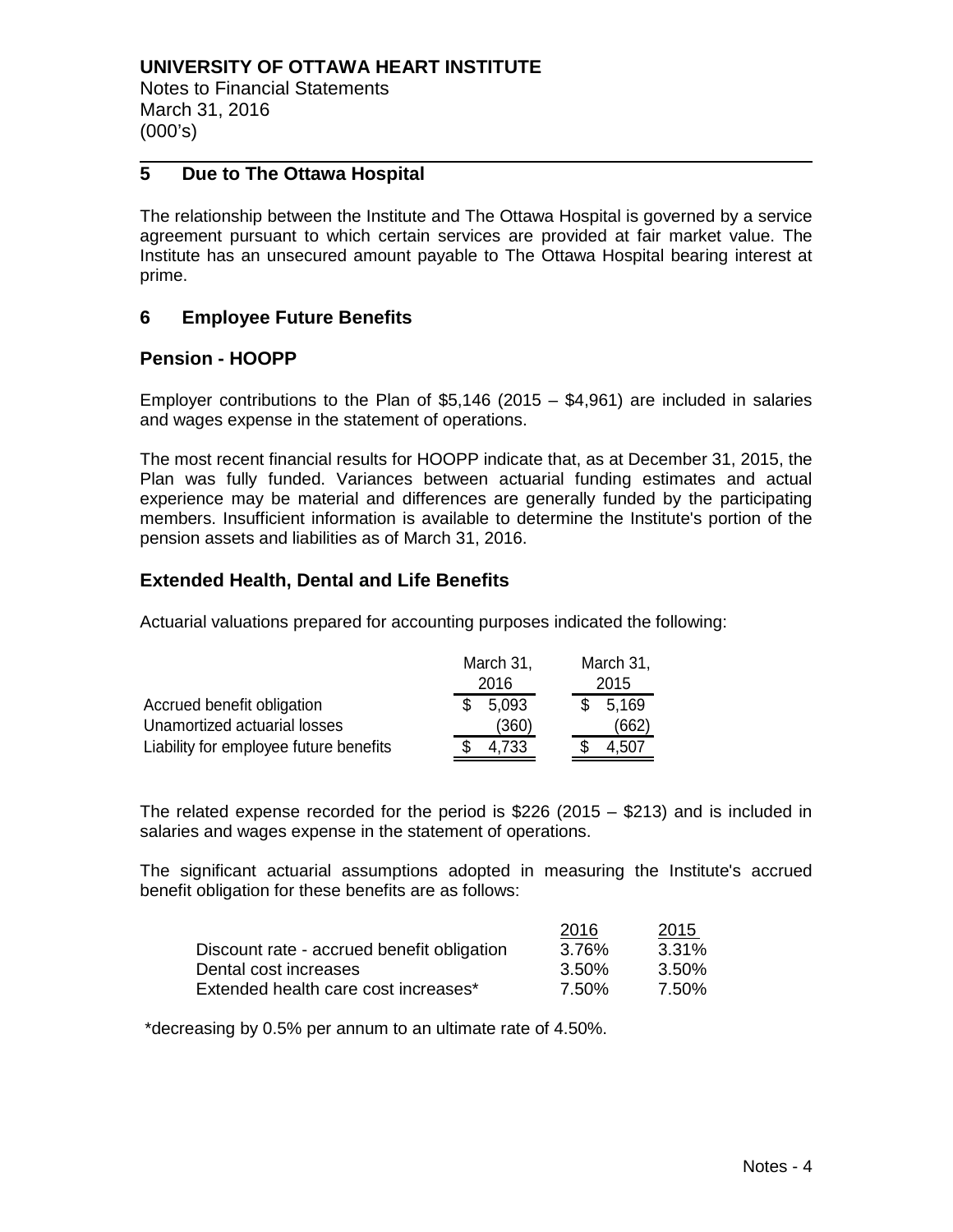Notes to Financial Statements March 31, 2016 (000's)

The movement in the employee future benefits liability during the year ending March 31 is as follows:

|                                  | 2016 |       | 2015        |  |
|----------------------------------|------|-------|-------------|--|
| Beginning balance                |      | 4,507 | \$<br>4,293 |  |
| Current service cost             |      | 285   | 249         |  |
| Plan amendments                  |      |       | ۰           |  |
| Interest cost                    |      | 171   | 197         |  |
| Benefits paid                    |      | (274) | (248)       |  |
| Amortization of actuarial losses |      | 44    | 16          |  |
| Ending balance                   |      | 4,733 | 4,507       |  |

# **7 Long-Term Debt**

Long-term loans are secured under a general security agreement.

|                                                                                                                     |    | 2016  | 2015         |
|---------------------------------------------------------------------------------------------------------------------|----|-------|--------------|
| 2.23% fixed rate term note with principal and interest<br>payments of \$93 monthly<br>Maturity date: March 27, 2025 | \$ | 9,098 | \$<br>10,000 |
| Less: current portion                                                                                               |    | (923) | (902)        |
|                                                                                                                     | ß. | 8,175 | \$<br>9,098  |
| Future principal repayments are required as follows:                                                                |    |       |              |
| 2016-17                                                                                                             |    | 923   |              |
| 2017-18                                                                                                             |    | 943   |              |
| 2018-19                                                                                                             |    | 965   |              |
| 2019-20                                                                                                             |    | 986   |              |
| 2020-21                                                                                                             |    | 1,008 |              |
| 2021-22 and thereafter                                                                                              |    | 4,273 |              |
|                                                                                                                     | \$ | 9,098 |              |

In addition to the outstanding loans noted above, an overdraft lending agreement exists with the Bank of Nova Scotia for the amount of \$500 for the purpose of financing operating requirements. The revolving facility is repayable on demand and bears interest at prime, payable monthly. The Institute has provided the following collateral for the facility: a General Security Agreement, representing a first charge over all accounts receivable, inventory and equipment other than leased assets. No amounts have been drawn on this facility for the periods ended March 31, 2016 and 2015.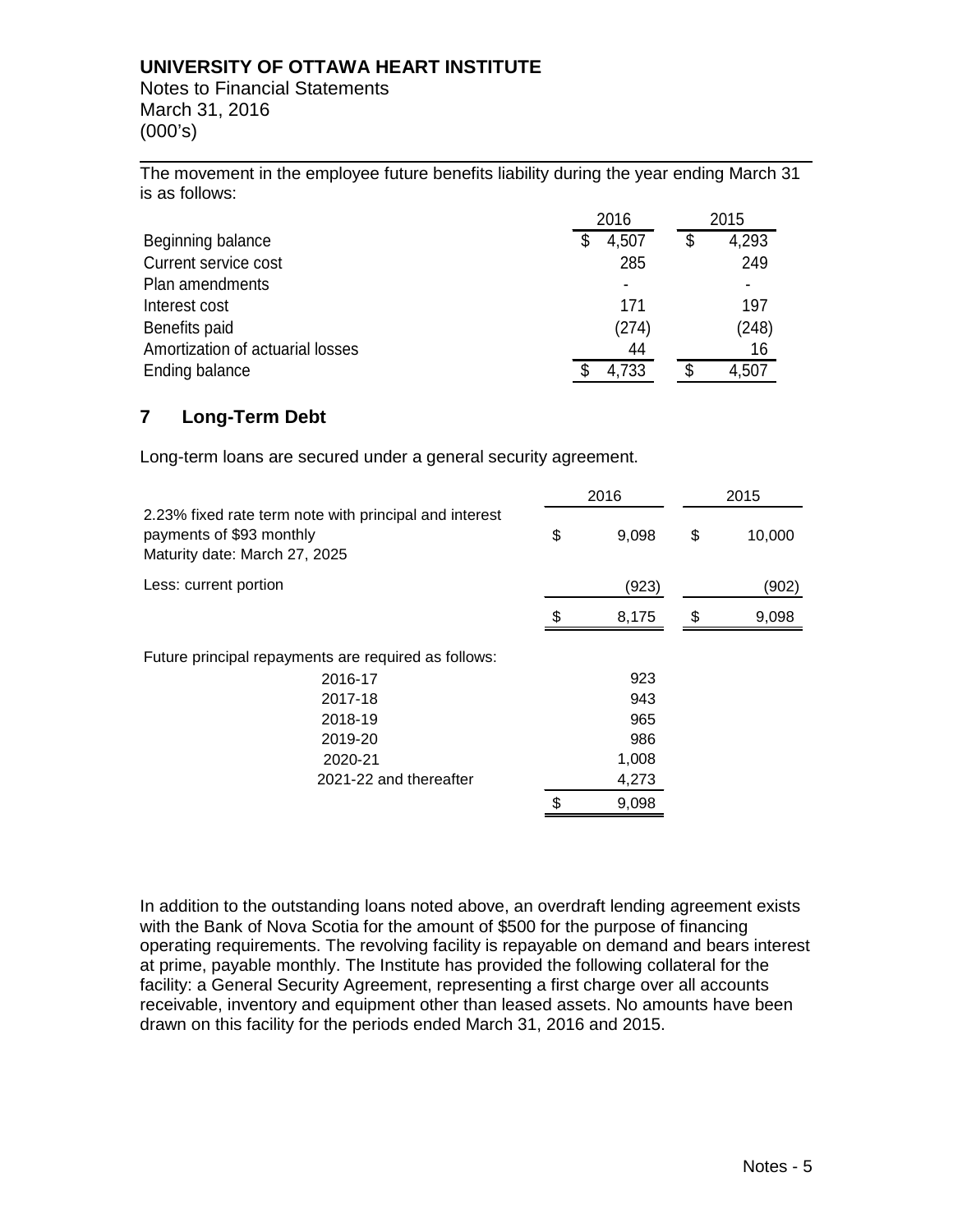Notes to Financial Statements March 31, 2016 (000's)

# **8 Financial Instruments**

# **Classification of Financial Instruments**

|                            | Г |            | 2016 |                       |
|----------------------------|---|------------|------|-----------------------|
|                            |   | Fair Value |      | <b>Amortized Cost</b> |
| Cash                       |   | \$753      |      |                       |
| <b>Accounts Receivable</b> |   |            |      | 13,808                |
| <b>Accounts Payable</b>    |   |            |      | 573                   |
| <b>Accrued Liabilities</b> |   |            |      | 8,262                 |
| Due to the Ottawa Hospital |   |            |      | 8,043                 |
| Long-Term Debt             |   |            |      | 9,098                 |

The following classification system is used to describe the basis of the measurement of fair value subsequent to initial recognition, grouped into different levels based on the degree to which the fair value is observable:

- Level 1 fair value measurements are those derived from quoted prices (unadjusted) in active markets for identical assets or liabilities;
- Level 2 fair value measurements are those derived from market based inputs other than quoted prices that are observable for the asset or liability either directly (i.e. as prices) or indirectly (i.e. derived from prices); and
- Level 3 fair value measurements are those derived from valuation techniques for the asset of liability that are not based on observable market data.

Cash is measured as a Level 1 financial instrument. There were no transfers from Level 1 for the years ended March 31, 2016 and 2015.

#### **Risk Management**

The Institute is exposed to a variety of financial risks including credit, interest rate and liquidity risks. The Institute's overall risk management program focuses on the unpredictability of financial markets and seeks to minimize potential adverse effects on the Institute's financial performance.

#### Credit Risk

The Institute is exposed to credit risk in the event of non-payment by patients for noninsured services and services provided to non-resident patients. This risk is common to hospitals as they are required to provide care for patients regardless of their ability to pay for services.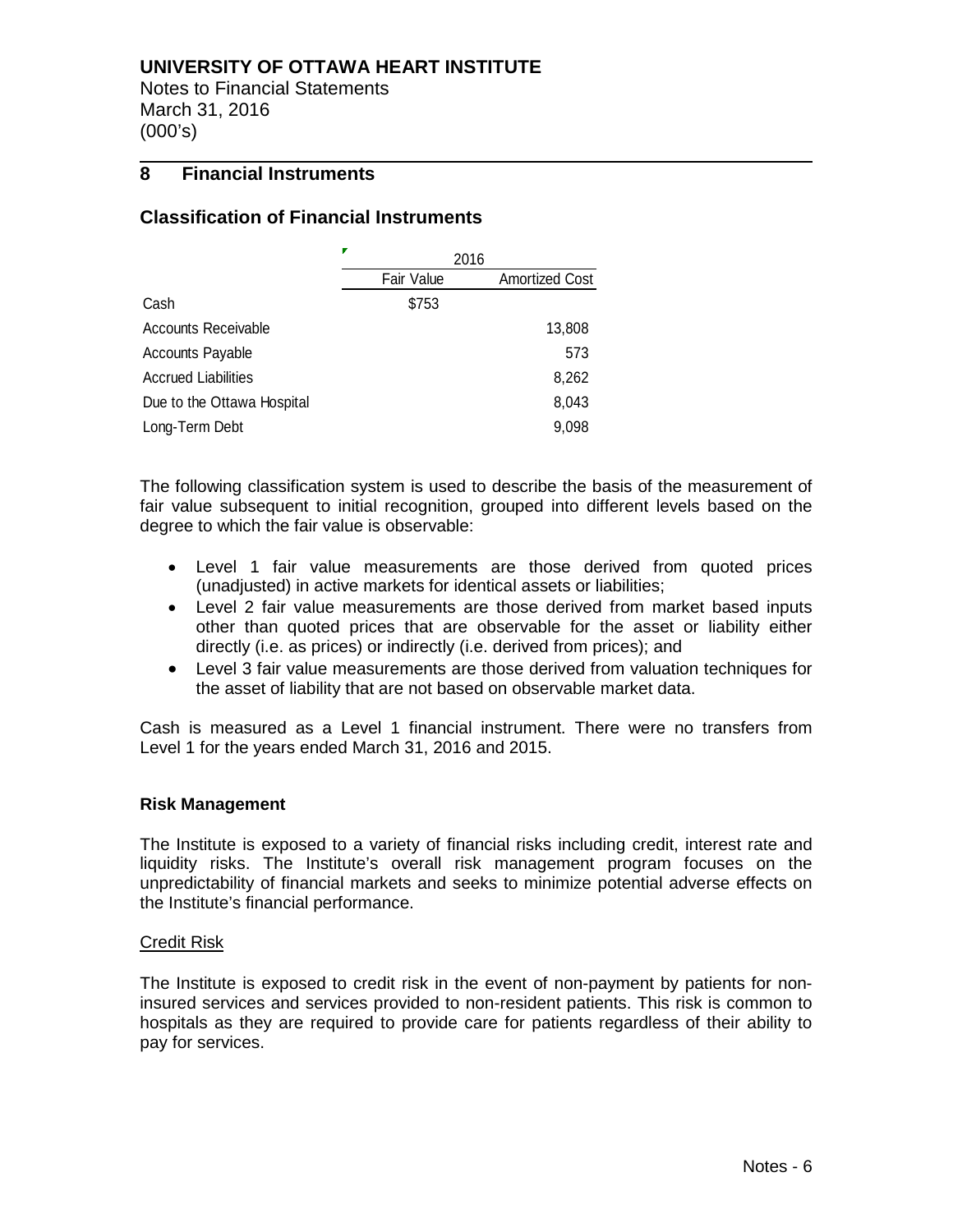Notes to Financial Statements March 31, 2016 (000's)

#### At March 31, 2016, the following patient accounts receivable were outstanding:

|                         | 30 days |   | 60 days |  | 90 days |       | Over 90 days |       | Total |       |
|-------------------------|---------|---|---------|--|---------|-------|--------------|-------|-------|-------|
| <b>Patient Accounts</b> |         |   |         |  |         |       |              |       |       |       |
| Receivable balances     | \$3.006 | S | 2.284   |  |         | 2.031 | \$           | 1.790 |       | 9.111 |
| Less: allowance         | (29)    |   | (22)    |  |         | (22)  |              | (221) |       | (294) |
| Net                     | 2.977   |   | 2,262   |  |         | 2.009 | \$           | 1.569 |       | 8.817 |

#### Interest Rate Risk

Interest rate risk arises from fluctuations in interest rates and the degree of volatility of these rates. Amounts owing to The Ottawa Hospital bear a floating rate of interest based on prime rates. These are short-term borrowings and balances fluctuate over time. Longterm debt is typically for a fixed term at a fixed rate (note 7).

#### Liquidity risk

Liquidity risk is the risk the Hospital will not be able to meet its financial obligations when they come due. The Institute manages its liquidity risk by forecasting cash flows from operations and anticipating investing and financing activities and maintaining credit facilities to ensure it has sufficient available funds to meet current and foreseeable financial requirements.

|                            |                   |       |                             |           |                            | 2016      |         |           |             |
|----------------------------|-------------------|-------|-----------------------------|-----------|----------------------------|-----------|---------|-----------|-------------|
|                            |                   |       |                             | More than |                            | More than |         |           |             |
|                            | Up to<br>6 months |       | 6 months<br>up to<br>1 year |           | 1 year<br>up to<br>5 years |           |         |           |             |
|                            |                   |       |                             |           |                            |           |         | More than |             |
|                            |                   |       |                             |           |                            |           | 5 years |           | Total       |
| Accounts Payable and       |                   |       |                             |           |                            |           |         |           |             |
| <b>Accrued Liabilities</b> | \$                | 5,196 | \$                          | 1,105     | \$                         | 1.214     | \$      | 1,320     | \$<br>8,835 |
| Long-Term Debt             |                   | 458   |                             | 465       |                            | 3,902     |         | 4,273     | 9,098       |
|                            | \$                | 5,654 | \$                          | 1.570     |                            | 5,116     | S       | 5,593     | 17,933      |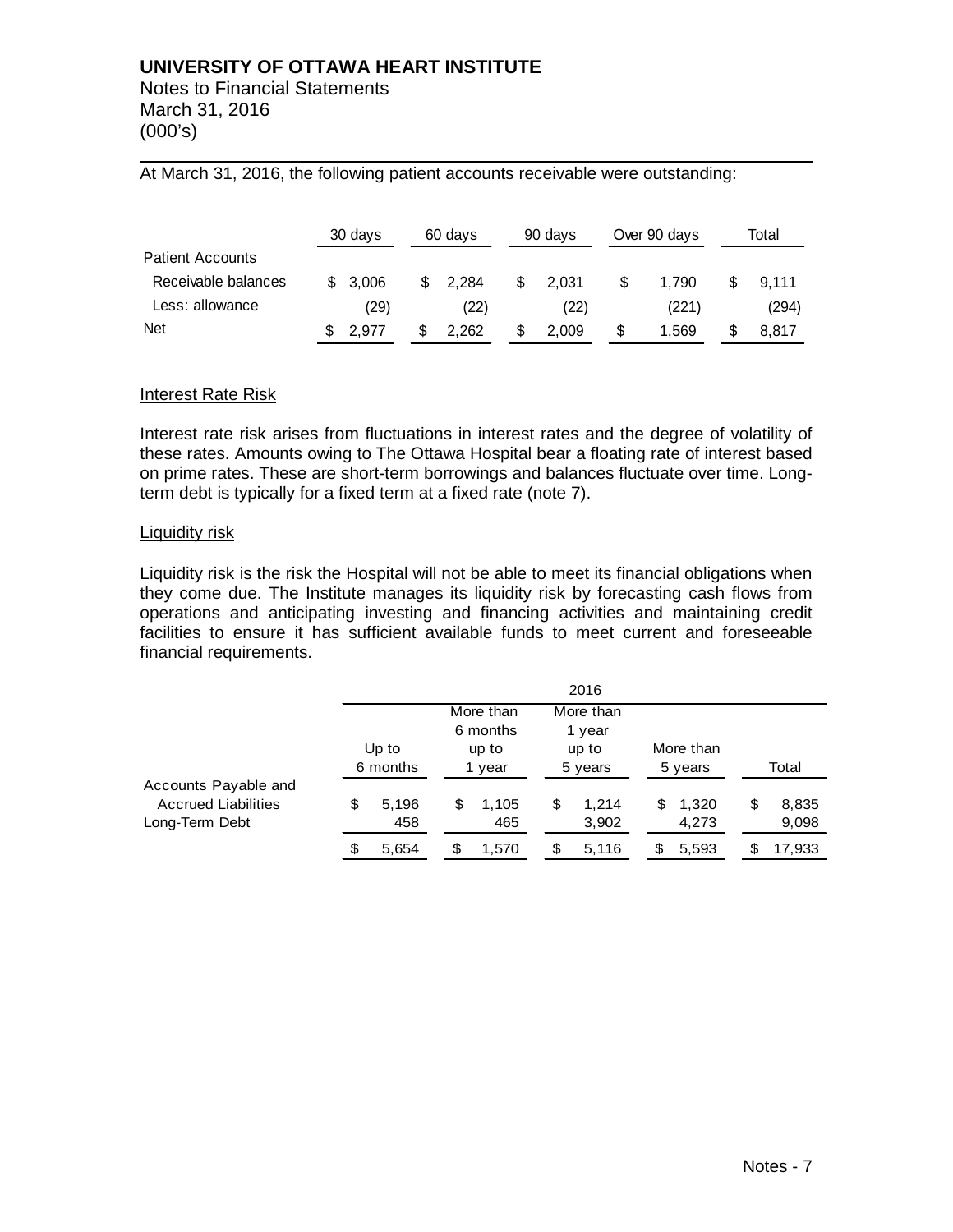#### **UNIVERSITY OF OTTAWA HEART INSTITUTE** Notes to Financial Statements

March 31, 2016 (000's)

# **9 Gift Plus Annuity**

The Institute has received eight charitable donations in the form of gift plus annuities, whereby individuals have deposited funds into insurance policies payable to the Institute in exchange for guaranteed annuities for five years and subsequent fixed lifetime annuities to the donors' designated beneficiaries. At the time when the money is deposited, the Institute receives a pre-determined percentage of the total contribution as a cash donation. In the event that the insurance company defaults on these payments, the Institute must honor the original obligation and continue to fund the annuities. The value of these obligations has been actuarially determined as \$55 as at March 31, 2005. There have been no additions to these agreements in the current year.

## **10 Related Party Balances and Transactions**

#### a) University of Ottawa Heart Institute Foundation

The University of Ottawa Heart Institute Foundation ("the Foundation") is incorporated without share capital under the *Canada Not-for-Profit Corporations* Act. The Foundation coordinates and promotes fundraising and endowment activities to support and fund research, patient care, education and other activities concerning cardiovascular health at the Institute and the Ottawa Heart Institute Research Corporation ("the Corporation"). The Foundation is a registered charity and, as such, is exempt from income taxes under subsection 149(1)(l) of the *Income Tax* Act.

The Institute has an economic interest in the Foundation as the Foundation holds resources that are used to benefit the Institute. Included in accounts receivable is \$nil (2015 – \$27) owing from the Foundation. During the period, the Institute recorded \$547 (2015 – \$3,967) of funding received from the Foundation to support clinical programs and equipment purchases.

#### b) Alumni and Auxiliary

The Institute also is related to Ottawa Heart Institute Alumni Association ("the Alumni") and the Heart Institute Auxiliary ("the Auxiliary"). The object of the Auxiliary and the Alumni is to raise and receive funds to be distributed towards various programs and capital projects of the Institute, the Corporation and the Foundation. The Auxiliary and Alumni are tax-exempt entities created under the laws of Ontario.

#### c) Ottawa Heart Institute Research Corporation

The Corporation is incorporated without share capital under the *Canada Not-for-Profit Corporations Act*. The purpose of the Corporation is to conduct, acquire, solicit or receive research money to operate and maintain laboratories and a research facility. The Corporation is a registered charity and, as such, is exempt from income taxes under subsection 149(1)(l) of the *Income Tax Act*. In addition, the Corporation is classified as a non-profit corporation for scientific research and experimental development as defined in subsection 149(1)(l) of the *Income Tax Act*.